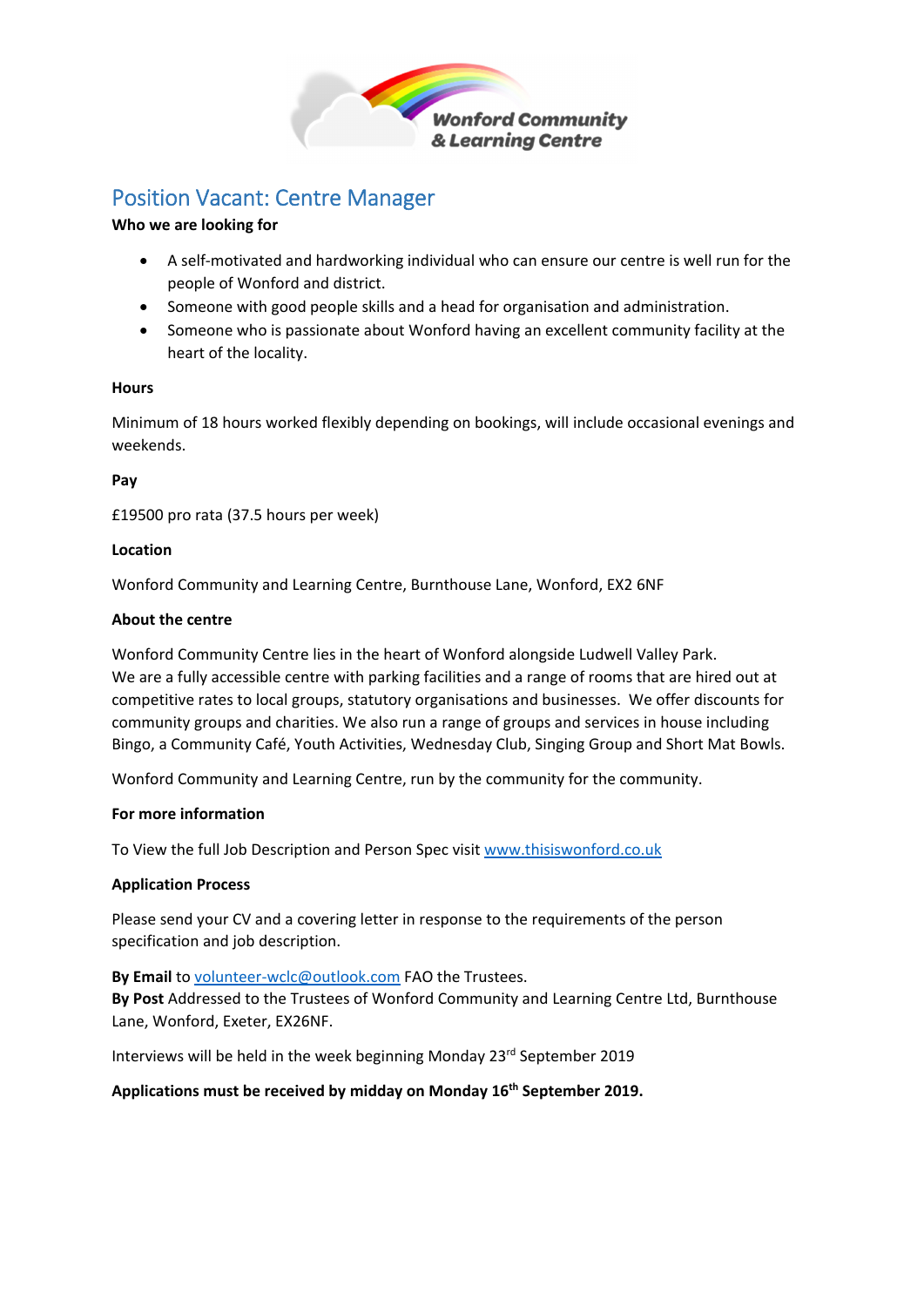### Wonford Community and Learning Centre Limited **JOB DESCRIPTION**

| Post:           | <b>Centre Manager</b>                  |  |
|-----------------|----------------------------------------|--|
| Responsible to: | Company Secretary, Board of Directors  |  |
| Hours:          | Minimum 18 hours per week              |  |
| Accountable to: | <b>WCLC Limited Board of Directors</b> |  |

### **Scope of the job –**

To ensure the smooth running of Wonford Community and Learning Centre including the Phoenix Suite in a way which maximises the use of the premises.

### **Tasks –**

#### **1. Overall responsibility for the day to day operational management of the Centre and Phoenix Suite**

- Contribute to the strategic plan for the development of the centre.
- Uphold the strategic vision and values of the centre.
- Liaise with the trustees and members, including other stakeholders.
- Ensure that the Centre and Phoenix are opened and closed. Will be the main key holder for the Centre.
- Provide cover for opening and closing the Centre when no one else is available
- Oversee the cleaning of the Centre ensuring that the building is clean
- Liaise with Exeter City Council, Devon County Council and other contractors as appropriate to ensure that repairs are carried out in a timely manner
- Ensure that at all times the Centre complies with current Health and Safety legislation including safeguarding procedures and keep relevant records such as fire extinguisher checks and dealing with accident and incident forms
- Ensure that rooms are set up as required by users and that supplies needed such as tea/coffee/milk and bingo books are purchased
- Provide emergency response to situations requiring urgent action
- Complete any training as and when required to fulfil the core duties of the role.

### **2. The main contact person for all users of the Centre and Phoenix**

- Respond to all enquiries about the Centre and Phoenix Suite
- Ensure that the tariff and restrictions set by the Board of Directors or included in the lease are applied consistently
- Managerial responsibility of bookings, ensure cover, issue booking forms and relevant policies/procedures and confirm bookings by issuing contracts on behalf of WCLC Limited. Administer the on-line booking system.
- Ensure users have an excellent experience and their requirements are met from the centre.
- Invoice users regularly and receive payment
- Bank payments and other monies weekly as appropriate
- Liaise regularly with the treasurer when dealing with banking, invoicing and petty cash.
- Receive complaints and complements and pass to Board for action
- Provide cover for licensed parties and apply for appropriate licences as needed, and arrange for a bar when requested.
- Ensure that users leave the Centre as they find it
- Be a First Aider for the Centre and Phoenix Suite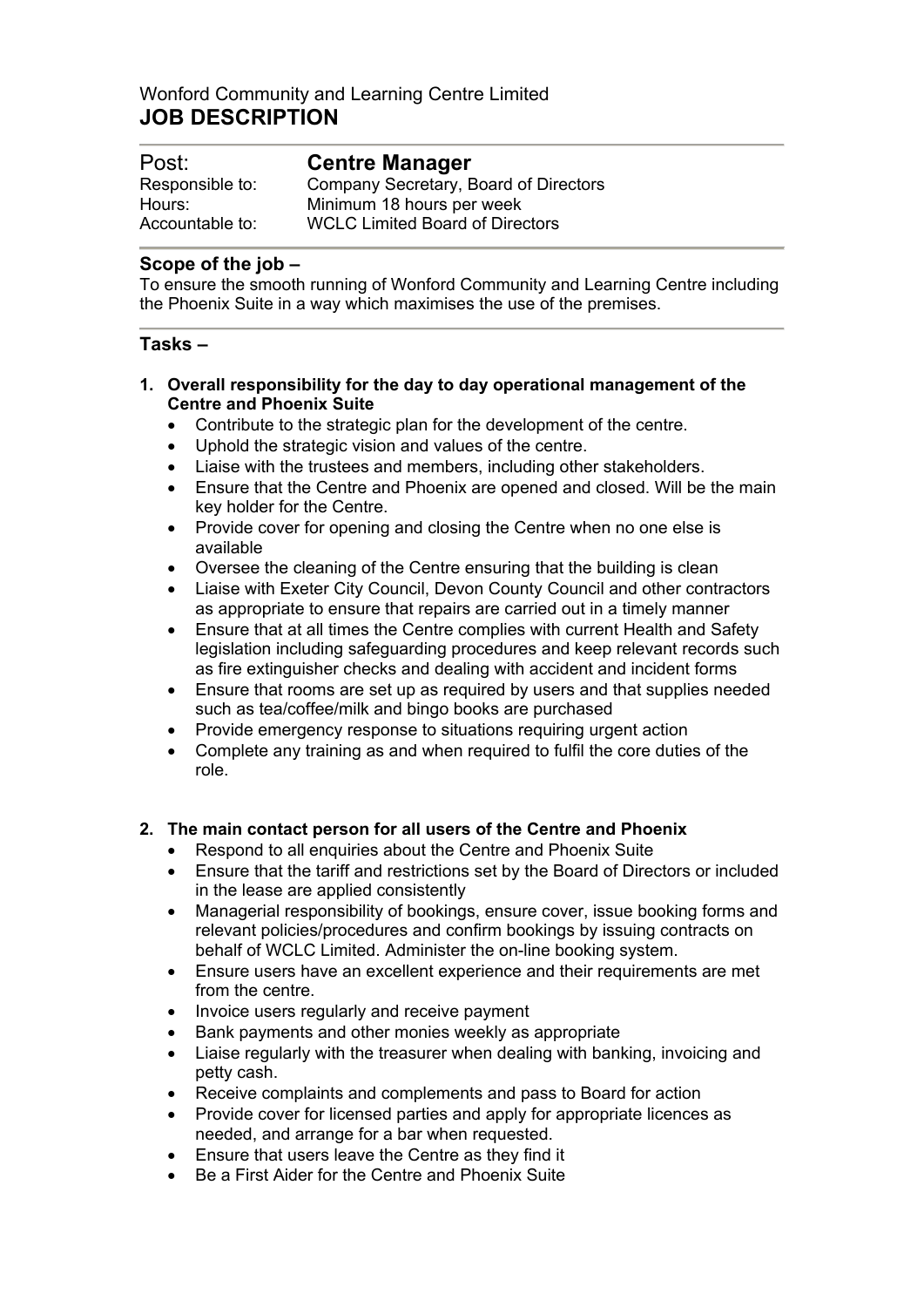Ensure events run by the centre are well managed with all relevant licences and consents approved.

### **3. Administration of the Centre and Phoenix**

- Deal with post, emails and deliveries
- Arrange collection of food donations from local providers for Foodcycle and the Community Café.
- Attend Board meeting and provide Directors with all information they request at meetings (provided at least one working weeks notice has been given or a regular reporting format has been agreed)
- Update the notice boards on a regular basis
- Prepare annual membership cards and membership forms
- Keep a complete and up to date record of membership
- Administer the petty cash within the limits agreed by the Board of Directors
- 4. **Marketing of the Centre and Phoenix to the local community and other potential customers**
	- Advertise the availability of the Centre and Phoenix regularly in settings around Wonford and online where appropriate
	- Actively identify potential customers and promote the benefits of the Centre to them

### **5. Staff management**

- Manage the training and performance management of staff
- Ensure the policies and procedures of Wonford Community and Learning Centre are implemented by staff
- Manage the DBS checks and renewals for staff and volunteers.
- **6. Complete any other tasks identified by the Board of Directors and communicated by the line manager which are within the competencies of the role.**